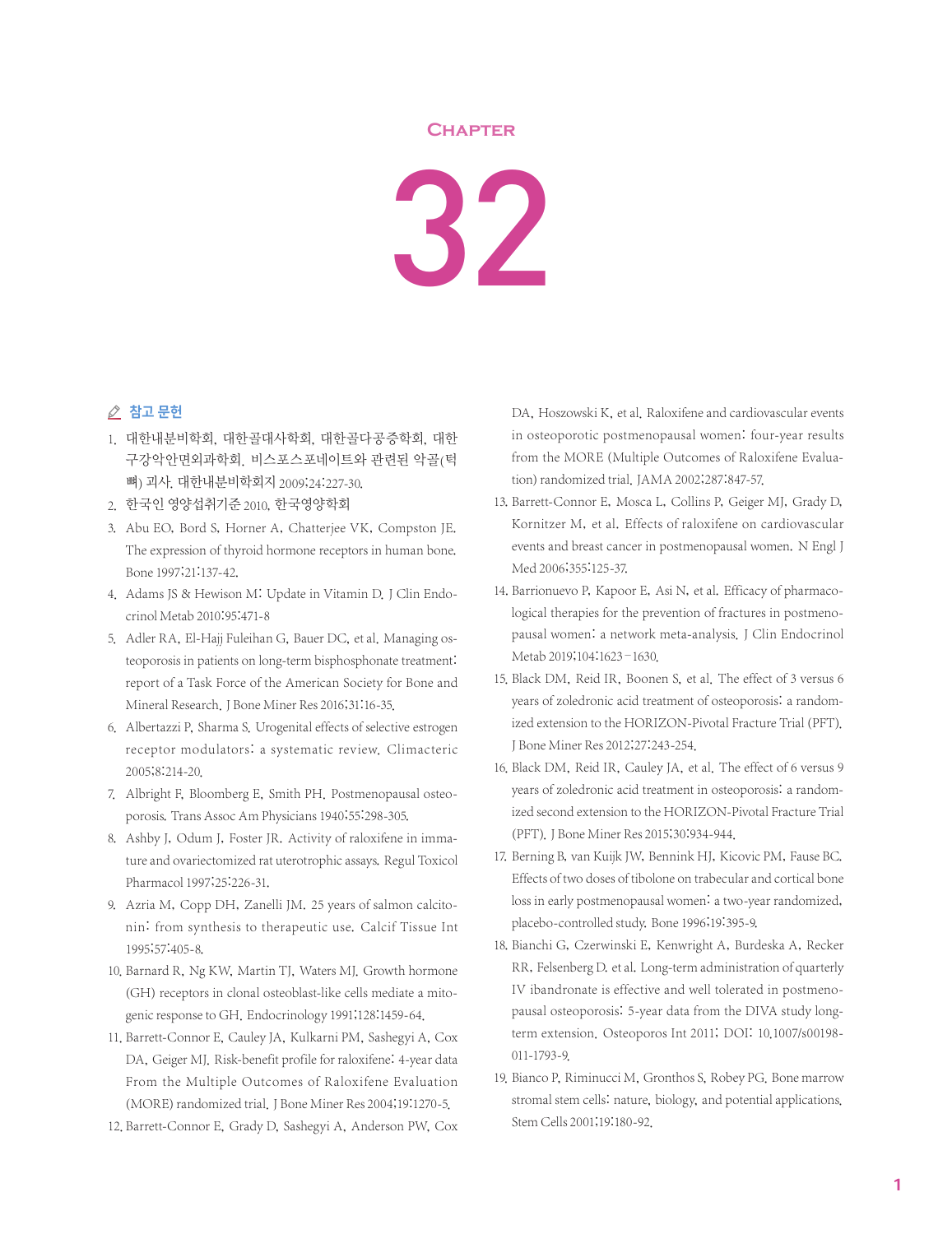- 20. Bischoff-Ferrari HA, Dawson-Hughes B, Baron JA, Burckhardt P, Li R, Spiegelman D, et al. Calcium intake and hip fracture risk in men and women: a meta-analysis of prospective cohort studies and randomized controlled trials. Am J Clin Nutr 2007;86:1780-90.
- 21. Bischoff-Ferrari HA, Dawson-Hughes B, Staehelin HB, Orav EJ, Theiler R, Wong JB, et al. Fall prevention with supplemental and active forms of vitamin D: a meta-analysis of randomised control trials. Br Med J 2009;339:b3692.
- 22. Bischoff-Ferrari HA, Willett WC, Wong JB, Giovannucci E, Dietrich T, Dawson-Hughes B. Fracture prevention with vitamion D supplementation; a meta-analysis od randomized controlled trials. JAMA 2005; 295: 2257-64.
- 23. Bischoff-Ferrari HA, Shao A, Dawson-Hughes B, Hathcock J, Giovannucci E, Willett WC. Benefit-risk assessment of vitamin D supplementation. Osteoporosis Int 2010;21:1121-32.
- 24. Black D, Reid I, Cauley J, Boonen S, Cosman F, Leung PC, et al. The effect of 3 versus 6 years of zoledronic acid treatment in osteoporosis: a randomized extension to the HORIZON Pivotal Fracture Trial (PFT). J Bone Miner Res 2010;25:1070.
- 25. Black DM, Bilezikian JP, Ensrud KE, Greenspan SL, Palermo L, Hue T, et al. One year of alendronate after on year of parathyroid hormone (1-84) for osteoporosis. N Eng J Med 2005; 353: 555-65
- 26. Black DM, Delmas PD, Eastell R, Reid IR, Boonen S, Cauley JA, et al. Once-yearly zoledronic acid for treatment of postmenopausal osteoporosis. N Engl J Med 2007;356:1809-22.
- 27. Black DM, Greenspan SL, Ensrud KB. The effects of parathyroid hormone and alendronate alone or in combination in postmenopausal osteoporosis. N Eng J MEd 2003;349:1207-15
- 28. Black DM, Kelly MP, Genant HK, Palermo L, Eastell R, Bucci-Rechtweg C, et al. Bisphosphonates and fractures of the subtrochanteric or diaphyseal femur. N Engl J Med 2010;362:1761-71.
- 29. Black DM, Schwartz AV, Ensrud KE, Cauley JA, Levis S, Quandt SA, et al. Effects of continuing or stopping alendronate after 5 years of treatment: the Fracture Intervention Trial Long-term Extension (FLEX): a randomized trial. JAMA. 2006;296:2927-38.
- 30. Bolland MJ, Grey A, Avenell A. Calcium supplements with or without Vitamin D and risk of cardiovascular events: reanalysis of the Women's Health Initiative limited access dataset and meta-analysis. BMJ 2011;342:d2040
- 31. Bone HG, Bolognese MA, Yuen CK, Kendler DL, Wang H, Liu Y, et al. Effects of denosumab on bone mineral density and bone turnover in postmenopausal women. J Clin Endocrinol Metab 2008;93:2149-57.
- 32. Bone HG, Hosking D, Devogelaer JP, Tucci JR, Emkey RD, Tonino RP, et al. Ten years'experience with alendronate for osteoporosis in postmenopausal women. N Engl J Med 2004;350:1189-99.
- 33. Bone HG, McClung MR, Roux C, Recker RR, Eisman JA, Verbruggen N, et al. Odanacatib, a cathepsin-K inhibitor for osteoporosis: a two-year study in postmenopausal women with low bone density. J Bone Miner Res 2010;25:937-47.
- 34. Bonewald LF. Osteocytes as dynamic multifunctional cells. Ann N Y Acad Sci 2007;1116:281-90.
- 35. Bord S, Ireland DC, Beavan SR, Compston JE. The effects of estrogen on osteoprotegerin, RANKL, and estrogen receptor expression in human osteoblasts. Bone 2003;32:136-41.
- 36. Boyce BF, Yoneda T, Lowe C, Soriano P, Mundy GR. Requirement of pp60c-src expression for osteoclasts to form ruffled borders and resorb bone in mice. J Clin Invest 1992;90:1622-7.
- 37. Brown EM. The calcium-sensing receptor: physiology, pathophysiology and CaR-based therapeutics. Subcell Biochem 2007;45:139-67.
- 38. Brown JP, Prine RL, Deal C, Recker RR, Kiel DP, de Gregorio LH, et al. Comparison of the effect of denosumab and alendronate on BMD and biochemical markers of bone turnover in postmenopausal women with low bone mass: a randomized, blinded, phase 3 trial. J Bone Miner Res 2009;24:153-61.
- 39. Broyles DL, Nielsen RG, Bussett EM, Lu WD, Mizrahi IA, Nunnelly PA, et al., Analytical and clinical performance characteristics of Tandem-MP Ostase, a new immunoassay for serum bone alkaline phosphatase. Clin Chem 1998;44:2139-47.
- 40. Bryant HU, Bales KR, Paul SM, Yang H, Cole HW, Walker-Daniels J, et al. Estrogen agonist effects of selective estrogen receptor modulators in ovariectomized rat brain. Abstr Soc Neurosci 1997;23:2377.
- 41. Camacho PM, Petak SM, Binkley N, Diab DL, Eldeiry LS, Farooki A, et al. AMERICAN ASSOCIATION OF CLINI-CAL ENDOCRINOLOGISTS/AMERICAN COLLEGE OF ENDOCRINOLOGY CLINICAL PRACTICE GUIDELINES FOR THE DIAGNOSIS AND TREATMENT OF POST-MENOPAUSAL OSTEOPOROSIS-2020 UPDATE. Endocr Pract 2020;26(Suppl 1):1-46.
- 42. Canalis E, Pash J, Gabbitas B, Rydziel S, Varghese S. Growth factors regulate the synthesis of insulin-like growth factor-I in bone cell cultures. Endocrinology 1993;133:33-8.
- 43. Canalis E, Pash J, Varghese S. Skeletal growth factors. Crit Rev Eukaryot Gene Expr 1993;3:155-66.
- 44. Cano A, Chedraui P, Goulis DG, et al. Calcium in the prevention of postmenopausal osteoporosis: EMAS clinical guide.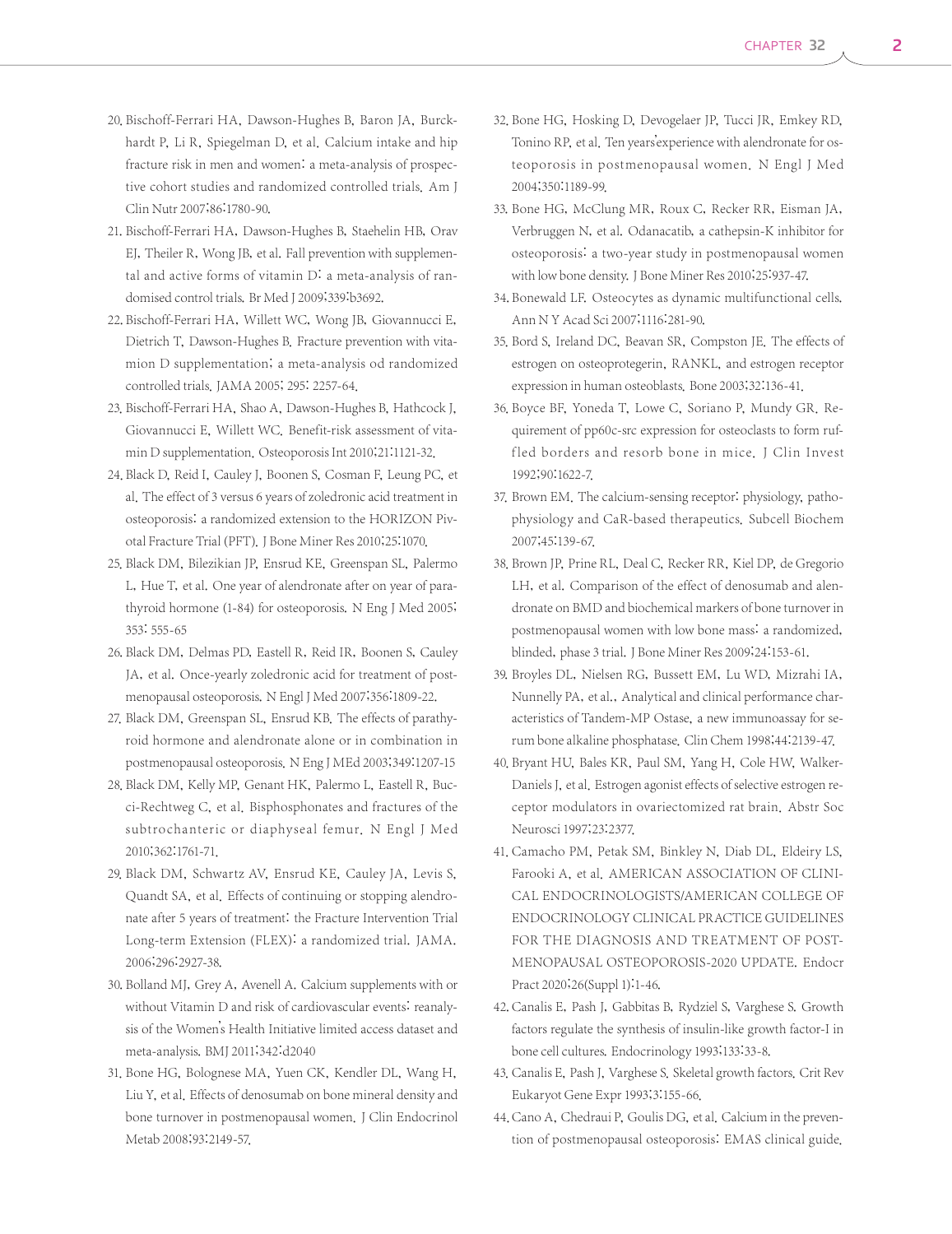Maturitas 2018;107:7-12.

- 45. Cauley JA, Lacroix AZ, Wu L, Horwitz M, Danielson ME, Bauer DC, et al. Serum 25-hydroxyvitamin D concentrations and hip fractures. Ann Intern Med 2008;149:242-50.
- 46. Cauley JA, Norton L, Lippman ME, Eckert S, Krueger KA, Purdie DW, et al. Continued breast cancer risk reduction in postmenopausal women treated with raloxifene: 4-year results from the MORE trial. Multiple outcomes of raloxifene evaluation. Breast Cancer Res Treat 2001;65:125-34.
- 47. Cauley JA, Robbinsons J, Chen Z, Cummings SR, Jackson RD, LaCroix AZ, et al. Effects of estrogen plus progestin on risk of fracture and bone mineral density: The Women's Health Initiative Randomized Trial. JAMA 2003;290:1728-38.
- 48. Chao DT, Korsmeyer SJ. BCL-2 family: regulators of cell death. Annu Rev Immunol 1998;16:395-419
- 49. Chen D, Zhao M, Mundy GR. Bone morphogenetic proteins. Growth Factors 2004;22:233-41.
- 50. Chesnut CH 3rd, Azria M, Silverman S, Engelhardt M, Olson M, Mindeholm L. Salmon calcitonin: a review of current and future therapeutic indications. Osteoporos Int 2008;19:479-91.
- 51. Chesnut CH 3rd, Majumdar S, Newitt DC, Shields A, Van Pelt J, Laschansky E, et al. Effects of Salmon calcitonin on trabecular microarchitecture as determined by magnetic resonance imaging: Results From the QUEST study. J Bone Miner Res 2005;20:1548-61.
- 52. Chesnut CH 3rd, Silverman S, Andriano K, Genant H, Gimona A, Harris S, et al. A randomized trial of nasal spray salmon calcitonin in postmenopausal women with established osteoporosis: the prevent recurrence of osteoporotic fractures study. PROOF Study Group. Am J Med 2000;109:267-76.
- 53. Civitelli R, Napoli N, Armamento-Villareal R. Use of intravenous bisphosphonates in osteoporosis. Curr Osteoporos Rep 2007;5:8-13.
- 54. Clement-Lacroix P, Ormandy C, Lepescheux L, Ammann P, Damotte D, Goffin V, et al. Osteoblasts are a new target for prolactin: analysis of bone formation in prolactin receptor knockout mice. Endocrinology 1999;140:96-105.
- 55. Colvard DS, Eriksen EF, Keeting PE, Wilson EM, Lubahn DB, French FS, et al. Identification of androgen receptors in normal human osteoblast-like cells. Proc Natl Acad Sci U S A 1989;86:854-7.
- 56. Cooper C, Campion G, Melton LJ, 3rd. Hip fractures in the elderly: a world-wide projection. Osteoporos Int 1992;2:285-9.
- 57. Cosman F, Adachi CJ, Binkley N, Czerwinski E, Ferrari S, Hofbauer LC, et al. N Engl J Med. 2016;375:1532-43.
- 58. Cosman F, Cauley JA, Eastell R, et al. Reassessment of fracture risk in women after 3 years of treatment with zoledronic

acid: when is it reasonable to discontinue treatment? J Clin Endocrinol Metab 2014;99:4546-54.

- 59. Cosman F, Lindsay R. Selective estrogen receptor modulators: Clinical spectrum. Endocr Rev 1999;20:418-34.
- 60. Cosman F, Nieves J, Dempster D, Lindsay R. Cyclic vs daily teriparatide therapy in previously untreated postmenopausal women and in those on prior alendronate. ASBMR 31st Annual Meeting 2009.
- 61. Cosman F, Nieves J, Woelfert L. Parathyroid hormone added to established hormone therapy: effects on vertebral fracture and maintenance of bone mass after parathyroid hormone withdrawal. J Bone Miner Res 2001;16:925-31.
- 62. Cranney A, Wells G, Willan A, Griffith L, Zytaruk N, Robinson V, et al. Meta-analyses of therapies for postmenopausal osteoporosis. Endocr Rev 2002;23:508-16.
- 63. Cranney A, Wells GA, Yetisir E, Adami S, Cooper C, Delmas PD, et al. Ibandronate for the prevention of nonvertebral fractures: A pooled analysis of individual patient data. Osteoporos Int 2009;20:291-7.
- 64. Cummings SR, Bates D, Black DM. Clinical use of bone densitometry: scientific review. JAMA 2002a;288:1889-97.
- 65. Cummings SR, Black DM, Thompson DE, Applegate WB, Barrett-Connor E, Musliner TA, et al. Effects of alendronate on risk of fracture in women with low bone density but without vertebral fractures. results from the Fracture Intervention Trial. JAMA 1998;280:2077-82.
- 66. Cummings SR, Browner WS, Bauer D, Stone K, Ensrud K, Jamal S, et al. Endogenous hormones and the risk of hip vertebral fractures among oler women. N Engl J Med 1998;339:733- 8.
- 67. Cummings SR, Ensrud K, Delmas PD, LaCroix AZ, Vukicevic S, Reid DM, et al. Lasofoxifene in postmenopausal women with osteoporosis. N Engl J Med 2010;362:686-96.
- 68. Cummings SR, Ettinger B, Delmas PD, Kenemans P, Stathopoulos V, Verweij P, et al. The effects of tibolone in older postmenopausal women. N Engl J Med 2008; 359: 697-708.
- 69. Cummings SR, Karpf DB, Harris F, Genant HK, Ensrud K, LaCroix AZ, et al. Improvement in spine bone density and reduction in risk of vertebral fractures during treatment with antiresorptive drugs. Am J Med 2002;112:281-9.
- 70. Dahl SG, Allian P, Marie PJ, Mauras Y, Boivin G, Ammann P, et al. Incorporation and distribution of strontium in bone. Bone 2001;28:446-53.
- 71. Davidson M, Moffett A, Welty F. Extraskeletal effects of lasofoxifene on postmenopausal women. J Bone Miner Res 2005;20:S173.
- 72. Dawson-Hughes B, Mithal A, Bonjour JP, Boonen S, Burck-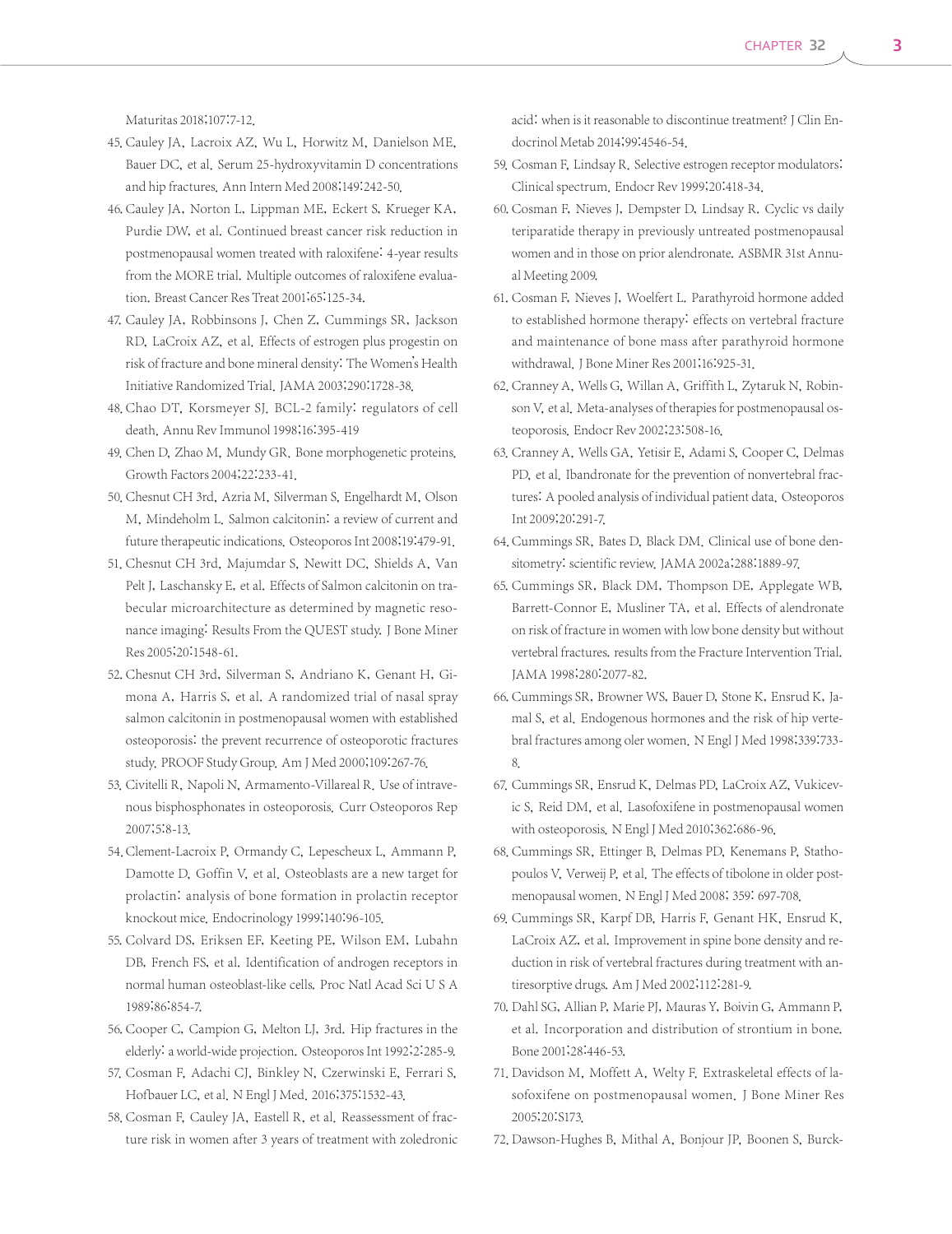hardt P, Fuleihan GEH, Josse RG, Lips P, et al. Yoshimura N: IOF position statement; vitamin D recommendations for older adults. Osteoporos Int 2010;21:1151-4.

- 73. Dawson-Hughes B, Tosteson AN, Melton LJ 3rd, Baim S, Favus MJ, Khosla S, et al., Implications of absolute fracture risk assessment for osteoporosis practice guidelines in the USA. Osteoporos Int 2008;19:449-58.
- 74. Delmas PD, Bjarnason NH, Mitlak BH, Ravoux AC, Shah AS, Huster WJ, et al. Effects of raloxifene on bone mineral density, serum cholesterol concentrations, and uterine endometrium in postmenopausal women. N Engl J Med 1997;337:1641-7.
- 75. Delmas PD, Ensrud KE, Adachi JD, Harper KD, Sarkar S, Gennari C, et al. Efficacy of raloxifene on vertebral fracture risk reduction in postmenopausal women with osteoporosis: four-year results from a randomized clinical trial. J Clin Endocrinol Metab 2002;87:3609-17.
- 76. Delmas PD, Davis SR, Hensen J, Adami S, van Os S, Mijland EA. Effects of tibolone and raloxifene on bone mineral density in osteopenic postmenopausal women. Osteoporos Int 2008;19:1153-60.
- 77. Delmas PD, McClung MR, Zanchetta JR, Racewicz A, Roux C, Benhamou CL, et al. Efficacy and safety of risedronate 150 mg once a month in the treatment of postmenopausal osteoporosis. Bone 2008;42:36-42.
- 78. Delmas PD. Clinical potential of RANKL inhibion for the management of postmenopausal osteoporosis and other metabolic bone diseases. J Clin Densitom 2008; 11: 325-38.
- 79. Diarra D, Stolina M, Polzer K, Zwerina J, Ominsky MS, Dwyer D, et al. Dickkopf-1 is a master regulator of joint remodeling. Nat Med 2007;13:156-63.
- 80. Ducy P, Desbois C, Boyce B, Pinero G, Story B, Dunstan C, et al. Increased bone formation in osteocalcin-deficient mice. Nature 1996;382:448-52.
- 81. Ducy P, Zhang R, Geoffroy V, Ridall AL, Karsenty G. Osf2/ Cbfa1: a transcriptional activator of osteoblast differentiation. Cell 1997;89:747-54.
- 82. Dufresne TE, Chmielewski PA, Manhart MD, Johnson TD, Borah B. Risedronate preserves bone architecture in early postmenopausal women in 1 year as measured by three-dimensional microcomputed tomography. Calcif Tissue Int 2003;73:423-32.
- 83. Eastell R, Rosen CJ, Black DM, et al. Pharmacological Management of Osteoporosis in Postmenopausal Women: An Endocrine Society\* Clinical Practice Guideline. J Clin Endocrinol Metab. 2019;104:1595-1622.
- 84. Eastell R, Hannon RA. Biomarkers of bone health and osteo-

porosis risk. Proc Nutr Soc 2008;67:157-62.

- 85. Eekman DA, Vis M, Bultink IE, Derikx HJ, Dijkmans BA, Lems WF. et al. Treatment with intravenous pamidronate is a good alternative in case of gastrointestinal side effects or contraindications for oral bisphosphonates. BMC Musculoskelet Disord 2009;10:86.
- 86. Eisman JA, Civitelli R, Adami S, Czerwinski E, Recknor C, Prince R, et al. Efficacy and tolerability of intravenous ibandronate injections in postmenopausal osteoporosis: 2-year results from the DIVA study. J Rheumatol. 2008;35:488-97.
- 87. Eriksen EF, Colvard DS, Berg NJ, Graham ML, Mann KG, Spelsberg TC, et al. Evidence of estrogen receptors in normal human osteoblast-like cells. Science 1988;241:84-6.
- 88. Eriksen EF, Mosekilde L, Melsen F. Effect of sodium fluoride, calcium, phosphate and vitamin D2 on trabecular bone balance and remodeling in osteoporotics. Bone 1985;6:381-9.
- 89. Ettinger B, Black DM, Mitlak BH, Knickerbocker RK, Nickelsen T, Genant HK, et al. Reduction of vertebral fracture risk in postmenopausal women with osteoporosis treated with raloxifene: results from a 3-year randomized clinical trial. Multiple Outcomes of Raloxifene Evaluation (MORE) Investigators. JAMA 1999;282:637-45.
- 90. Ettinger B, Ensrud KE, Wallace R, Johnson KC, Cummings SR, Yankov V, et al. Effects of ultralow-dose transdermal estrdiol on bone mineral density: A randomized clinical trial. Obstet Gynecol 2004;104:443-51.
- 91. Ettinger B. Tibolone for prevention and treatment of postmenopausal osteoporosis. Maturitas 2007;57:35-8
- 92. Fulciniti M, Tassone P, Hideshima T, Vallet S, Nanjappa P, Ettenberg SA, et al. Anti-DKK1 mAb (BHQ880) as a potential therapeutic agent for multiple myeloma. Blood 2009;114:371-9.
- 93. Gallagher JC, Baylink DJ, Freeman R, McClung M. Prevention of bone loss with tibolone in postmenopausal women: results of two randomized double-blind, placebo-controlled, dose-finding studies. J Clin Endocrinol Metab 2001;86:4717- 26.
- 94. Gallagher JC, Riggs BL, Eisman J, Hamstra A, Arnaud SB, DeLuca HF. Intestinal calcium absorption and serum vitamin D metabolites in normal subjects and osteoporotic patients: effect of age and dietary calcium. J Clin Invest 1979;64(3): 729- 36.
- 95. Garnero P. Biomarkers for osteoporosis management: utility in diagnosis, fracture risk prediction and therapy monitoring. Mol Diagn Ther 2008;12:157-70.
- 96. Gennari C, Chierichetti SM, Piolini M, Vibelli C, Agnusdei D, Civitelli R, et al. Curr Ther Res 1985;38:298-308.
- 97. Giguere V, Tremblay A, Tremblay GB. Estrogen receptor B: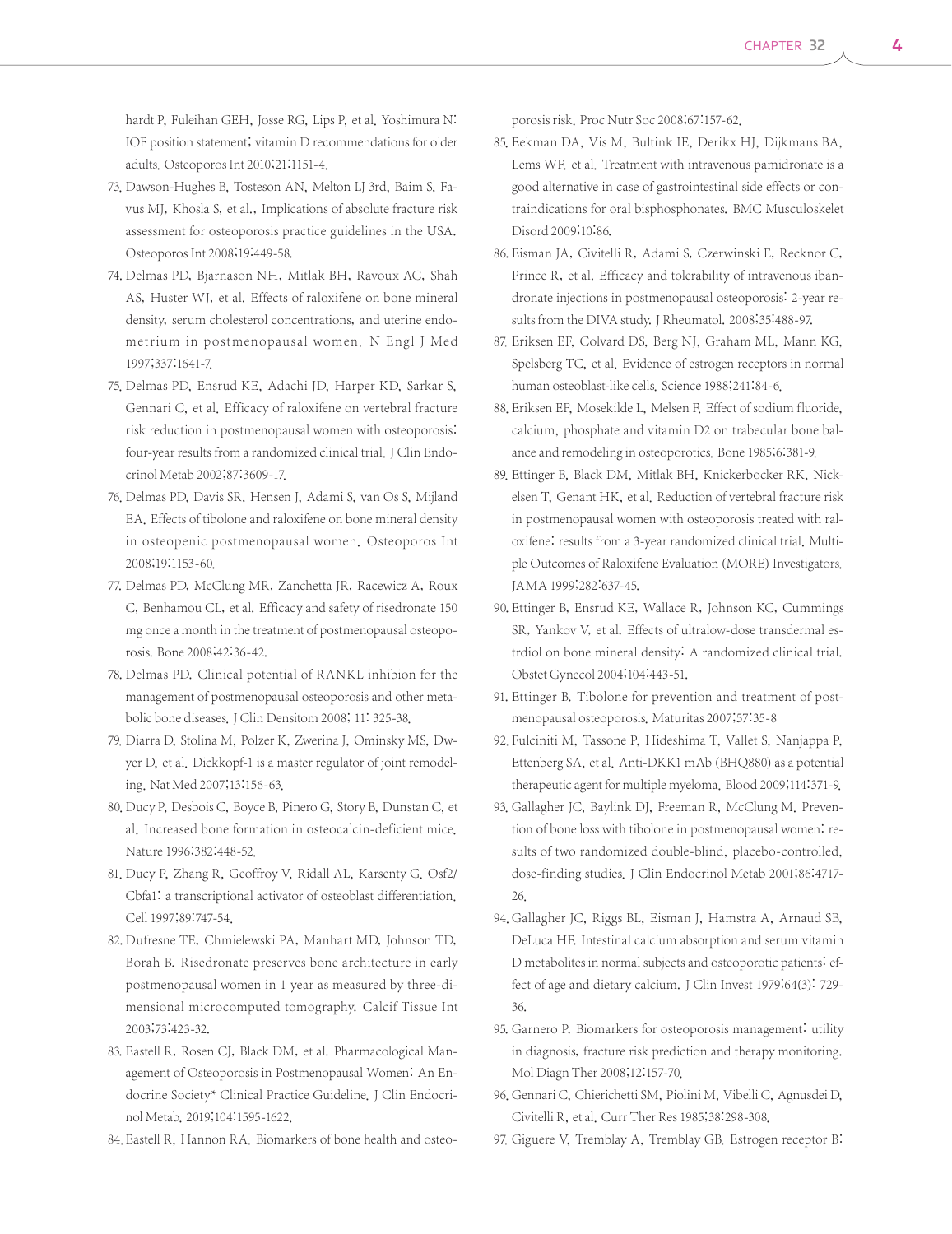Reevaluation of estrogen and anti-estrogen signaling. Steroids 1998;63:335-39.

- 98. Giles RH, van Es IH, Clevers H. Caught up in a Wnt storm: Wnt signaling in cancer. Biochim Biophys Acta 2003;1653:1- 24.
- 99. Globus RK, Plouet J, Gospodarowicz D. Cultured bovine bone cells synthesize basic fibroblast growth factor and store it in their extracellular matrix. Endocrinology 1989;124:1539-47.
- 100. Glover SJ, Eastell R, McCloskey EV, Rogers A, Garnero P, Lowery J. Rapid and robust repoonse of biochemical markers of bone formation to teriparatide therapy. Bone 2009;45:1053-8
- 101. Gowen M, Stroup GB, Dodds RA, James IE, Votta BJ, Smith BR, et al. A selective inhibitor of the osteoclastic V-H(+)-ATPase prevents bone loss in both thyroparathyroidectomized and ovariectomized rats. J Clin Invest 2000;106:309-18.
- 102. Greenspan SL, Bone HG, Ettinger MP, Hanley DA, Linday R, Zanchetta JR, et al. Effect of recombinant human parathyroid hormone (1-84) on vertebral fracture and bone mineral density in postmenopausal women with osteoporosis: a randomized trial. Ann Intern Med 2007;146:326-39
- 103. Haguenauer D, Welch V, Shea B, Tugwell P, Adachi JD, Wells G. Fluoride for the treatment of postmenopausal osteoporotic fractures: a meta-analysis. Osteoporos Int 2000;11:727-38.
- 104. Hanley DA, Granney A, Jones G, Whiting SJ, Seslie WD, Cole DE, et al. Vitamin D in adult health and disease: a review and guideline statement from osteoporosis Canada. CAMJ 2010;182:E610-8.
- 105. Hannon RA, Clack G, Rimmer M, Swaisland A, Lockton JA, Finkelman RD, et al. Effects of the Src kinase inhibitor saracatinib (AZD0530) on bone turnover in healthy men: a randomized, double-blind, placebo-controlled, multipleascending-dose phase I trial. J Bone Miner Res 2010;25:463-71.
- 106. Harper K, Frege JH, Marcus R, Mitlak BH. Osteosarcoma and teriparatide? J Bone Miner Res 2007;22:334.
- 107. Harris ST, Blumentals WA, Miller PD. Ibandronate and the risk of non-vertebral and clinical fractures in women with postmenopausal osteoporosis: results of a meta-analysis of phase III studies. Curr Med Opin 2008;24:237-245.
- 108. Harris ST, Watts NB, Genant HK, McKeever CD, Hangartner T, Keller M, et al. Effects of risedronate treatment on vertebral and nonvertebral fractures in women with postmenopausal osteoporosis: a randomized controlled trial. Vertebral Efficacy With Risedronate Therapy (VERT) Study Group. JAMA 1999;282:1344-52.
- 109. Harvey NC, D'Angelo S, Paccou J, et al. Calcium and Vitamin D Supplementation Are Not Associated With Risk of Incident Ischemic Cardiac Events or Death: Findings From the UK Biobank Cohort. J Bone Miner Res 2018;33:803-11.
- 110. Heath DJ, Chantry AD, Buckle CH, Coulton L, Shaughnessy JD Jr, Evans HR, et al. Inhibiting Dickkopf-1 (Dkk1) removes suppression of bone formation and prevents the development of osteolytic bone disease in multiple myeloma. J Bone Miner Res 2009;24:425-36.
- 111. Heino TJ, Hentunen TA, Vaananen HK. Osteocytes inhibit osteoclastic bone resorption through transforming growth factor-beta: enhancement by estrogen. J Cell Biochem 2002;85:185-97.
- 112. Hodsman AB, Hanley DA, Ettinger MP, Bolognese MA, Fox J, Metcalfe AJ, et al. Efficacy and safety of human parathyroid hormone (1-84) in increasing bone mineral density in postmenopausal osteoporosis. J Clin Endocrinol Metab 2003;88:5212-20.
- 113. Hodsman AB, Papaioannou A, Cranney A. Clinical practice guidelines for the use of parathyroid hormone in the treatment of osteoporosis. CMAJ 2006;175:48.
- 114. Hofbauer LC, Khosla S, Dunstan CR, Lacey DL, Boyle WJ, Riggs BL. The roles of osteoprotegerin and osteoprotegerin ligand in the paracrine regulation of bone resorption. J Bone Miner Res 2000;15:2-12.
- 115. Hofbauer LC, Schoppet M. Clinical implications of the osteoprotegerin/RANKL/RANK system for bone and vascular diseases.JAMA 2004;292:490-5.
- 116. Hofstetter W, Wetterwald A, Cecchini MC, Felix R, Fleisch H, Mueller C. Detection of transcripts for the receptor for macrophage colony-stimulating factor, c-fms, in murine osteoclasts. Proc Natl Acad Sci U S A 1992;89:9637-41.
- 117. Hou P, Sato T, Hofstetter W, Foged NT. Identification and characterization of the insulin-like growth factor I receptor in mature rabbit osteoclasts. J Bone Miner Res 1997;12:534- 40.
- 118. Hsu H, Lacey DL, Dunstan CR, Solovyev I, Colombero A, Timms E, et al. Tumor necrosis factor receptor family member RANK mediates osteoclast differentiation and activation induced by osteoprotegerin ligand. Proc Natl Acad Sci U S A 1999;96:3540-5.
- 119. Jilka RL. Molecular and cellular mechanism of the anabolic effect of intermittent PTH. Bone 2007;40:1434-46.
- 120. Johnson ML, Kamel MA. The Wnt signaling pathway and bone metabolism. Curr Opin Rheumatol 2007;19:376-82.
- 121. Kamioka H, Honjo T, Takano-Yamamoto T. A three-dimensional distribution of osteocyte processes revealed by the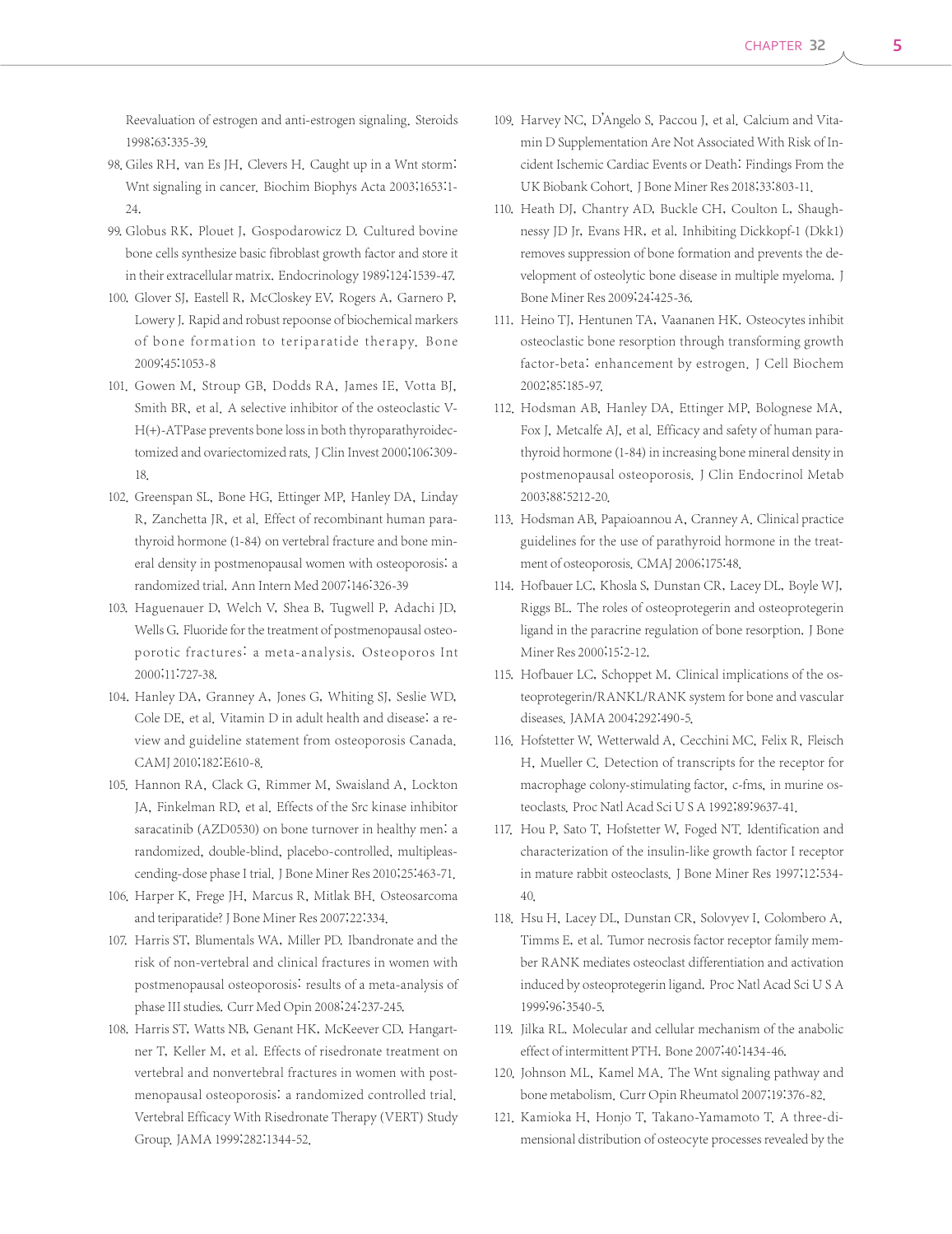combination of confocal laser scanning microscopy and differential interference contrast microscopy. Bone 2001;28:145- 9.

- 122. Kanis JA, Johnell O, Black DM, Downs RW Jr, Sarkar S, Fuerst T, et al. Effect of raloxifene on the risk of new vertebral fracture in postmenopausal women with osteopenia or osteoporosis: a reanalysis of the Multiple Outcomes of Raloxifene Evaluation trial. Bone 2003;33:293-300.
- 123. Kanis JA, Johnell O, Gullberg B, Allander E, Dilsen G, Gennari C, et al. Evidence for efficacy of drugs affecting bone metabolism in preventing hip fracture. BMJ 1992;305:1124- 8.
- 124. Karsdal MA, Henriksen K, Arnold M, Christiansen C. Calcitonin: a drug of the past or for the future? Physiologic inhibition of bone resorption while sustaining osteoclast numbers improves bone quality. BioDrugs 2008;22:137-44.
- 125. Keaveny TM, Donley DW, Hoffmann PF, Mitlak BH, Glass EV, San Martin JA. Effects of teriparatide and alendronate on vertebral strength as assessed by finite element modeling of QCT scans in women with osteoporosis. J Bone Miner Res 2007;22:149-57.
- 126. Khan AA, Morrison A, Hanley DA, et al. Diagnosis and management of osteonecrosis of the jaw: a systematic review and international consensus. J Bone Miner Res 2015;30:3-23.
- 127. Kharode Y, Bodine PV, Miller CP, Lyttle CR, Komm BS. The pairing of a selective estrogen receptor modulator,bazedoxifene, with conjugated estrogens as a new paradigm for the treatment of menopausal symptoms and osteoporosis prevention. Endocrinology 2008;149:6084-91.
- 128. Khosta S, Burr D, Cauley J, Dempster DW, Ebeling PR, Felsenberg D, et al. Bisphosphonate-associated osteonecrosis of the jaw: Reports of a task force of the American Society for Bone and Mineral Research. J Bone Miner Res 2007;22:1479- 91.
- 129. Kindmark A, Torma H, Johansson A, Ljunghall S, Melhus H. Reverse transcription-polymerase chain reaction assay demonstrates that the 9-cis retinoic acid receptor alpha is expressed in human osteoblasts. Biochem Biophys Res Commun 1993;192:1367-72.
- 130. Kloosterboer HJ. Tibolone: a steroid with a tissue-specific mode of action. Steroid Biochem Mol Biol 2001;76:231-8.
- 131. Kloosterboer HJ, Ederveen AGH. Pros and cons of existing treatment modalities in osteoporosis: a comparison between tibolone, SERMs and estrogen (progestogen) treatments. J Steroid Bioch Mol Biol 2003;83:157-65.
- 132. Komm BS. A new approach to menopausal therapy: the tissue selective estrogen complex. Reprod Sci 2008;15:984-92.
- 133. Kousteni S, Bilezikian JP. The cell biology of parathyroid hormone in osteoblast. Curr Osteoporos Rep 2008;6:72-6.
- 134. Krieg MA, Barkmann R, Gonnelli S, Stewart A, Bauer DC, Del Rio Barquero L, et al. Quantitative ultrasound in the management of osteoporosis: the 2007 ISCD Official Positions.J Clin Densitom 2008;11:163-87.
- 135. Krohn K, Schwartz EN, Chung YS, et al. X-ray Absorptiometry Monitoring with Trabecular Bone Score: 2019 ISCD Official Position. J Clin Densitom 2019;22:501-5.
- 136. Langdahl B, Libanati C, Crittenden DB, Bolognese MA, Brown JP, Daizadeh N, et al. Romosozumab (sclerostin monoclonal antibody) versus teriparatide in postmenopausal women with osteoporosis transitioning from oral bisphosphonate therapy: a randomized, open-label, phase 3 trial. Lancet. 2017;390:1585-94.
- 137. Lanyon LE. Osteocytes, strain detection, bone modeling and remodeling. Calcif Tissue Int 1993;53 Suppl 1:S102-6.
- 138. Lazovic G, Radivojevic U, Milosevic V, Lazovic A, Jeremic K, Glisic A. Tibolone and osteoporosis. Arch Gynecol Obstet 2007;276:577-81.
- 139. LeBoff MS, Chou SH, Murata EM, et al. Effects of Supplemental Vitamin D on Bone Health Outcomes in Women and Men in the VITamin D and OmegA-3 TriaL (VITAL). J Bone Miner Res 2020;35:883-893.
- 140. Lecka-Czernik B, Moerman EJ, Grant DF, Lehmann JM, Manolagas SC, Jilka RL. Divergent effects of selective peroxisome proliferatoractivated receptor-gamma 2 ligands on adipocyte versus osteoblast differentiation. Endocrinology 2002;143:2376-84.
- 141. Levy JR, Murray E, Manolagas S, Olefsky JM. Demonstration of insulin receptors and modulation of alkaline phosphatase activity by insulin in rat osteoblastic cells. Endocrinology 1986;119:1786-92.
- 142. Lewiecki EM, Miller PD, McClung MR, Cohen SB, Bolognese MA, Liu Y, et al. Two-year treatment with denosumab (MG 162) in a randomized phase 2 study of postmenopausal women with low BMD.J Bone Miner Res 2007;22:1832-41.
- 143. Li X, Ominsky MS, Warmington KS, Morony S, Gong J, Cao J, et al. Sclerostin antibody treatment increases bone formation, bone mass, and bone strength in a rat model of postmenopausal osteoporosis. J Bone Miner Res 2009;24:578-88.
- 144. Lindsay R and Hart A, Prospective double-blind trial of synthetic steroid(Org OD 14) for preventing postmenopausal osteoporosis. Br J Med 1980;280:1207-9.
- 145. Lindsay R, Gallagher JC, Kleerekoper M. Pickar JH. Effect of lower doses of conjugated equine estrogen with and with-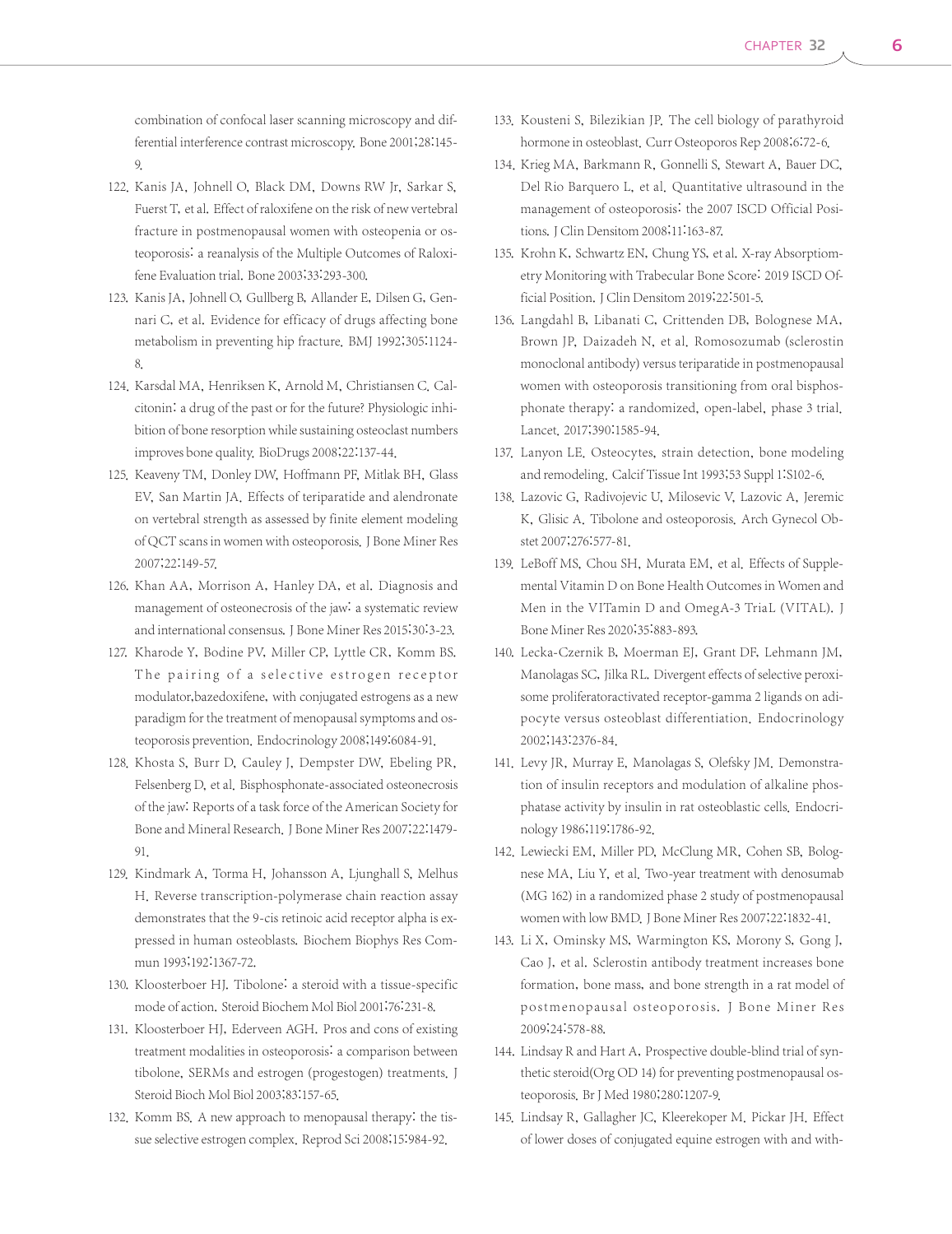out medroxyprogesterone acetate on bone in early postmenopausal women. JAMA 2002;287:2668-76.

- 146. Lussier D, Huskey AG, Portenoy RK. Adjuvant analgesics in cancer pain management. Oncologist 2004;9:571-91.
- 147. Lyles KW, Col⊠n-Emeric CS, Magaziner JS, Adachi JD, Pieper CF, Mautalen C, e o t al. Zoledronic Acid in Reducing Clinical Fracture and Mortality after Hip Fracture. N Engl J Med 2007;357:1799-809.
- 148. Lyritis GP, Tsakalakos N, Magiasis B, Karachalios T, Yiatzides, Tsekoura M. Analgesic effect of salmon calcitonin in osteoporotic vertebral fractures: A double-blind placebocontrolled clinical study. Calcif Tissue Int 1991;49:369-72.
- 149. MacNeil JA, Boyd SK. Improved reproducibility of high-resolution peripheral quantitative computed tomography for measurement of bone quality. Med Eng Phys 2008;30:792-9.
- 150. Marie PJ, Amman P, Boivin G, Rey C. Mechanisms of action and therapeutic potential of strontium in bone. Calcif Tissue Int 2001;69:121-9.
- 151. Marshall D, Johnell O, Wedel H. Meta-analysis of how well measures of bone mineral density predict occurrence of osteoporotic fractures. BMJ 1996;312:1254-9.
- 152. Martino S, Cauley JA, Barrett-Connor E, Powles TJ, Mershon J, Disch D, et al. Continuing outcomes relevant to Evista: breast cancer incidence in postmenopausal osteoporotic women in a randomized trial of raloxifene. J Natl Cancer Inst 2004;96:1751-61.
- 153. Marzia M, Sims NA, Voit S, Migliaccio S, Taranta A, Bernardini S, et al. Decreased c-Src expression enhances osteoblast differentiation and bone formation. J Cell Biol 2000;151:311-20.
- 154. McClung M, Siris E, Cummings S. Lasofoxifene increased BMD of the spine and hip and decreased bone turnover markers in postmenopausal women with low or normal BMD. J Bone Miner Res 2005;20:S97.
- 155. McClung MR, Geusens P, Miller PD, Zippel H, Bensen WG, Roux C, et al. Effect of risedronate on the risk of hip fracture in elderly women. Hip Intervention Program Study Group.N Engl J Med 2001;334:333.
- 156. McClung M, Harris ST, Miller PD, et al. Bisphosphonate therapy for osteoporosis: benefits, risks, and drug holiday. Am J Med 2013;126:13-20.
- 157. McClung MR, Siris E, Cummings S, Bolognese M, Ettinger M, Moffett A, et al. Prevention of bone loss in postmenopausal women treated with lasofoxifene compared with raloxifene. Menopause 2006;13:377-86.
- 158. McClung MR. Bisphosphonates. Endocrinol Metab Clin N Am 2003; 32: 253-71.
- 159. McHugh KP, Hodivala-Dilke K, Zheng MH, Namba N, Lam J, Novack D, et al. Mice lacking beta3 integrins are osteosclerotic because of dysfunctional osteoclasts. J Clin Invest 2000;105:433-40.
- 160. Mellstrom DD, Sorensen OH, Goemaere S, Roux C, Johnson TD, Chines AA, et al. Seven years of treatment with risedronate in women with postmenopausal osteoporosis. Calcif Tissue Int 2004;75:462-8.
- 161. Meunier PJ, Roux C, Seeman E, Ortolani S, Badurski JE, Spector TD, et al. The Effects of Strontium Ranelate on the Risk of Vertebral Fracture in Women with Postmenopausal Osteoporosis. N Engl J Med 2004;350:459-68.
- 162. Miller PD, Chines AA, Christiansen C, Hoeck HC, Kendler DL, Lewiecki EM, et al. Effects of bazedoxifene on BMD and bone turnover in postmenopausal women: 2-yr results of a randomized, double-blind, placebo-, and active-controlled study. J Bone Miner Res 2008;23:525-35.
- 163. Miller PD, McClung MR, Macovei L, Stakkestad JA, Luckey M, PD Miller, et al. Monthly oral ibandronate therapy in postmenopausal osteoporosis: 1-Year results from the MO-BILE study. J Bone Miner Res. 2005;20:1315-22.
- 164. Miller PD, Roux C, Boonen S, Barton IP, Dunlap LE, Burgio DE. et al. Safety and efficacy of risedronate in patients with age-related reduced renal function as estimated by the Cockcroft and Gault method: a pooled analysis of nine clinical trials.J Bone Miner Res 2005;20:2105-15.
- 165. Miller PD. Management of osteoporosis. Dis Mon 1999;45:21-54.
- 166. Miller PD. Safety of parathyroid hormone for treatment of osteoporosis. Curr Osteoporosis Rep 2008;6:12-6.
- 167. Mizuno Y, Hosoi T, Inoue S, Ikegami A, Kaneki M, Akedo Y, et al. Immunocytochemical identification of androgen receptor in mouse osteoclast-like multinucleated cells. Calcif Tissue Int 1994;54:325-6.
- 168. Moonga BS, Adebanjo OA, Wang HJ, Li S, Wu XB, Troen B, et al. Differential effects of interleukin-6 receptor activation on intracellular signaling and bone resorption by isolated rat osteoclasts.J Endocrinol 2002;173:395-405.
- 169. Mosca L, Grady D, Barrett-Connor E, Collins P, Wenger N, Abramson BL, et al. Effect of raloxifene on stroke and venous thromboembolism according to subgroups in postmenopausal women at increased risk of coronary heart disease. Stroke 2009;40:147-55.
- 170. Neer RM, Arnaud CD, Zanchetta JR, Prince R, Gaich GA, Reginster JY, et al. Effect of parathyroid hormone (1-34) on fractures and bone mineral density in postmenopausal women with osteoporosis. N Engl J Med 2001;344:1434-41.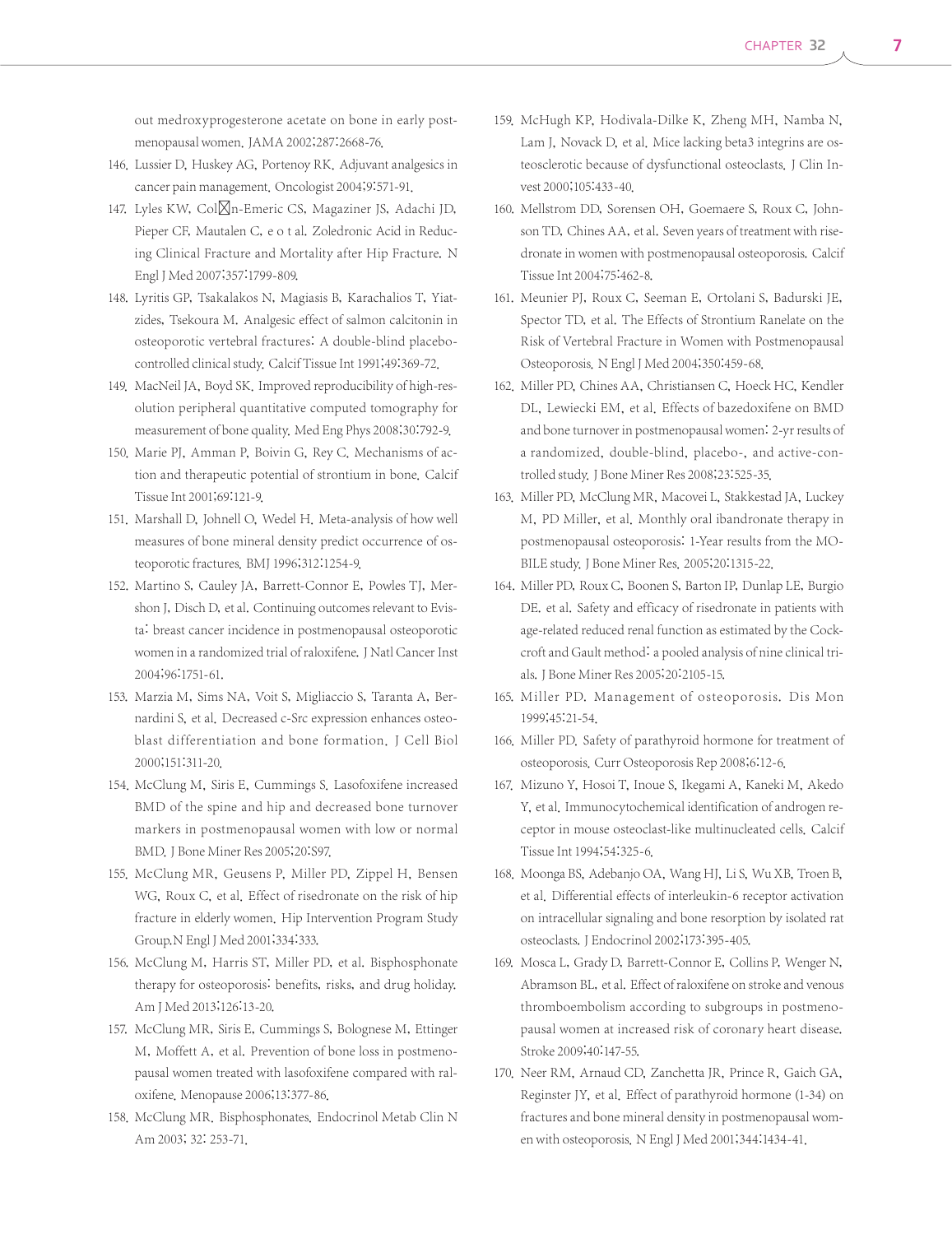- 171. Neuprez A, Reginster JY. Bone-forming agenets in the management of osteoporosis. Best Pract Res Clin End Met 2008;22:869-83.
- 172. NIH Consensus Development Panel on Osteoporosis Prevention D, Therapy. Osteoporosis prevention, diagnosis, and therapy. JAMA 2001;285:785-95.
- 173. Nordin BE. The effect of calcium supplementation on bone loss in 32 controlled trials in postmenopausal women. Osteoporos Int 2009;20:2135-43.
- 174. North American Menopause Society. Management of osteoporosis in postmenopausal women: the 2021 position statement of The North American Menopause Society. Menopause 2021;28:973-97.
- 175. Notelovitz M. Androgen effects on bone & muscle. Fertil Steril 2002;77:34-41.
- 176. Ominsky MS, Vlasseros F, Jolette J, Smith SY, Stouch B, Doellgast G, et al. Two doses of sclerostin antibody in cynomolgus monkeys increases bone formation, bone mineral density, and bone strength. J Bone Miner Res 2010;25:948- 59.
- 177. Overgaard K, Hansen MA, Nielson VA, Riis BJ, Christiansen C. Discontinuous calcitonin treatment of established osteoporosis-effects of withdrawal of treatment. Am J Med 1990;89:1-6.
- 178. Pacifici R. T cells and post menopausal osteoporosis in murine models. Arthritis Res Ther 2007;9:102.
- 179. Padhi D, Jang G, Stouch B, Fang L, Posvar E. Single-dose, placebo-controlled, randomized study of AMG 785, a sclerostin monoclonal antibody. J Bone Miner Res 2011;26:19-26.
- 180. Peterson CM. Estrogen and progesterone receptors: An overview for the year 2000. J Soc Gynecol Investig 2000;7:S3-7.
- 181. Prestwood KM, Kenny AM, Kleppinger A, Kulldorff M. Ultra low-dose micronized 17β-estradiol and bone density and bone metabolism in older women: a randomized controlled trial. JAMA 2003;290:1042-8.
- 182. Qaseem A, Forciea MA, McLean RM, et al. Clinical Guidelines Committee of the American College of Physicians. Treatment of Low Bone Density or Osteoporosis to Prevent Fractures in Men and Women: A Clinical Practice Guideline Update From the American College of Physicians. Ann Intern Med 2017;166:818-39.
- 183. Recker RR, Marin F, Ish-Shalom S, Moricke R, Hawkins F, Kapetanos G. Comparative effects of teriparatide and strontium ranelate on bone biopsies and biochemical markers of bone turnover in postmenopausal women with osteoporosis.

J Bone Miner Res. 2009;24:1354-7

- 184. Reginster J, Minne HW, Sorensen OH, Hooper M, Roux C, Brani ML, et al. Randomized trial of the effects of risedronate on vertebral fractures in women with established postmenopausal ostoeporosis. Osteoporos Int 2000;11:83-91.
- 185. Reginster JY, McClung MR, Cox D. The effects of arzoxifene on fracture incidence in postmenopausal women with osteoporosis or with low bone mass [abstract OC 30]. Osteoporos Int 2010;21:S23.
- 186. Reginster JY, Seeman E, De Vernejoul MC, Adami S, Compston J, Phenekos C, et al. trontium Ranelate Reduces the Risk of Nonvertebral Fractures in Postmenopausal Women with Osteoporosis: Treatment of Peripheral Osteoporosis (TROPOS) Study. J Clin Endocrinol Metab 2005;90:2816- 22.
- 187. Reid IR, Brown JP, Burckhardt P, Horowitz Z, Richardson P, Trechsel U, et al. Intravenous zoledronic acid in postmenopausal women with low bone mineral density. N Engl J Med 2002;346:653-61
- 188. Rhee Y, Won YY, Baek MH, Lim SK. Maintenance of increased bone mass after recombinant human parathyroid hormone (1-84) with sequential zoledronate treatment in ovariectomized rates. J Bone Miner Res 2004;19:931-7.
- 189. Rico H, Hernandez ER, Revilla M, Gomez-Castresana F. Salmon calcitonin reduces vertebral fracture rate in postmenopausal crush fracture syndrome. Bone Miner 1992;16:131-8.
- 190. Riggs BL, Wahner HW, Seeman E, Offord KP, Dunn WL, Mazess RB, et al. Changes in bone mineral density of the proximal femur and spine with aging. Differences between the postmenopausal and senile osteoporosis syndromes. J Clin Invest 1982;70:716-23.
- 191. Riis BJ, Ise J, von Stein T, Bagger Y, Christiansen C. Ibandronate: A comparison of oral daily dosing versus intermittent dosing in postmenopausal osteoporosis. J Bone Miner Res 2001;16:1871-78.
- 192. Rizzoli R, Burlet N, Cahall D, Delmas PD, Erikson EF, Felsenberg D.oporosis. Bone 2008;42:841-7.
- 193. Rizzoli R, Poser J, B<sup>"</sup>uBurgi U. Nuclear thyroid hormone receptors in cultured bone cells. Metabolism 1986;35:71-4.
- 194. Robbie-Ryan M, Pacifici R, Weitzmann MN. IL-7 drives T cell mediated bone loss following ovariectomy. Ann N Y Acad Sci 2006;1068:348-51.
- 195. Roe EB, Sanchez SD, Cann CE, del Puerto GA, Pierini E, Arnaud CD. PTH-induced increases in bone density are preserved with estrogen: results from a follow-up year in postmenopausal osteoporosis. J Bone Miner Res 2000;15:193.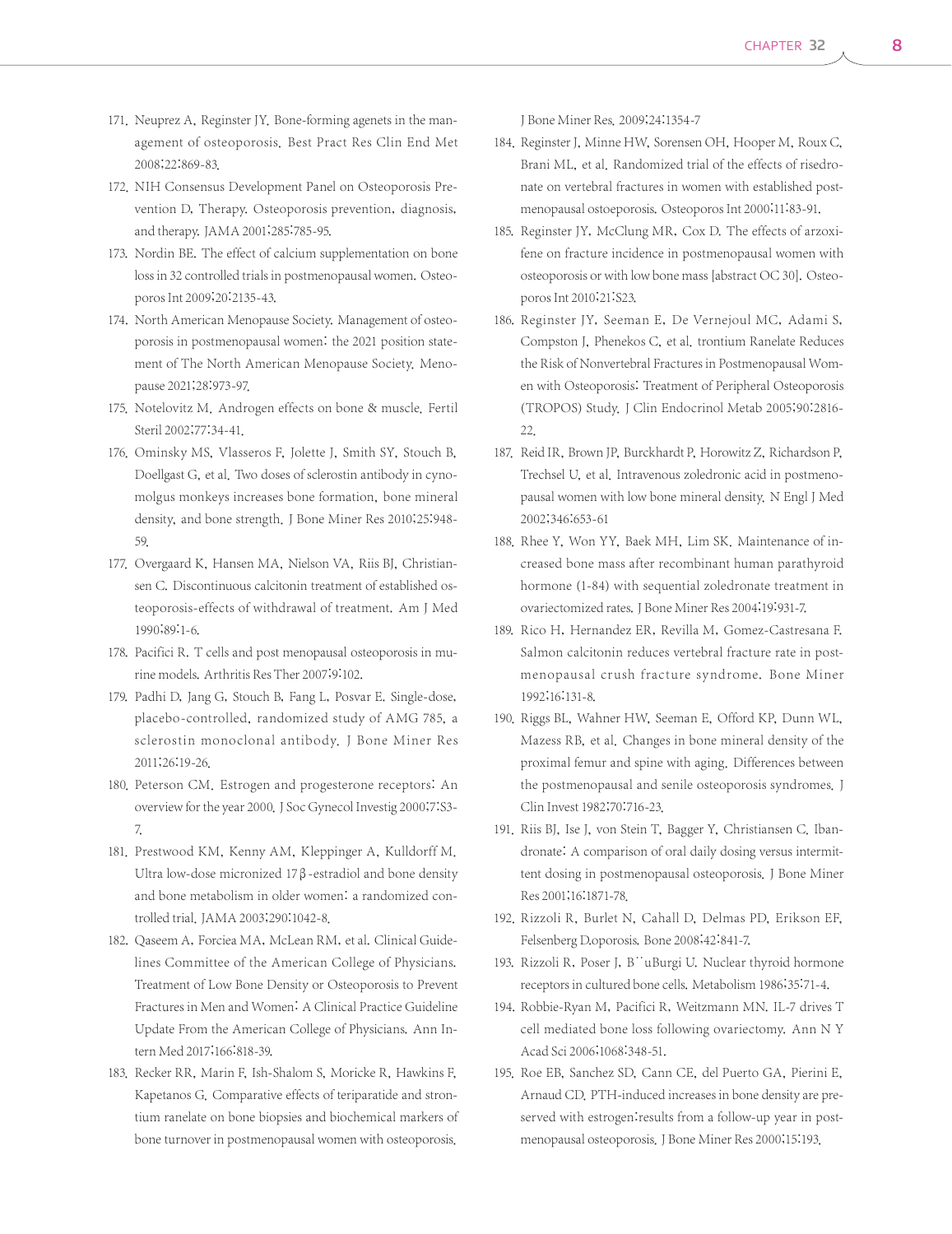- 196. Ross CA, Manson JE, Abrams SA, Aloia JF, Brannon PM, Clinton SK, et al. The 2011 report on dietary reference intakes for calcium and vitamin D from the Institute of Medicine: what clinicians need to know. J Clin Endocrinol Metab 2011;96:53-8.
- 197. Rozenberg S, Al-Daghri N, Aubertin-Leheudre M, et al. Is there a role for menopausal hormone therapy in the management of postmenopausal osteoporosis? Osteoporos Int 2020;31:2271-86.
- 198. Rubin MR, Bilezikian JP. The anabolic effects of parathyroid hormone therapy. Clin Geriatr Med 2003;19:415-32.
- 199. Ruggiero SL, Dodson TB, Fantasia J, et al. American Association of Oral and Maxillofacial Surgeons position paper on medication-related osteonecrosis of the jaw--2014 update. J Oral Maxillofac Surg 2014;72:1938-56.
- 200. Rydziel S, Shaikh S, Canalis E. Platelet-derived growth factor-AA and -BB (PDGF-AA and -BB) enhance the synthesis of PDGF-AA in bone cell cultures. Endocrinology 1994;134:2541-6.
- 201. Rymer J, Robinson J, Fogelman I. Ten years of treatment with tibolone 2.5 mg daily: effects on bone loss in postmenopausal women. Climacteric 2002;5:390-8.
- 202. Saag KG, Petersen J, Brandi ML, Karaplis AC, Lorentzon M, Thomas T, et al. Romosozumab or alendronate for fracture prevention in women with osteoporosis. N Engl J Med 2017;11:1-11.
- 203. Saag KG, Shane E, Boonen S, Marin F, Donley DW, Taylor KA, et al. Teriparatide or alendronate in glucocorticoid-induced osteoporosis. N Engl J Med 2007;357:2028-39.
- 204. Sanders KM, Stuart AL, Williamson EJ, Simpson JA, Kotowicz MA, Young D, et al. Annual high-dose vitamin D and falls and fractures in older women. JAMA 2010;303:1815-22.
- 205. Santen RJ, Allred DC, Ardoin SP, Archer DF, Boyd N, Braunstein GD, et al. Postmenopausal hormone therapy: An Endocrine Society Scientific Statement. J Clin Ednocrinol Metab 2010;95:s1-s66.
- 206. Sarkar S, Mitlak BH, Wong M, Stock JL, Black DM, Harper KD. Relationships between bone mineral density and incident vertebral fracture risk with raloxifene therapy. J Bone Miner Res 2002;17:1-10.
- 207. Schuit SC, van der Klift M, Weel AE, de Laet CE, Burger H, Seeman E, et al. Fracture incidence and association with bone mineral density in elderly men and women: the Rotterdam Study. Bone 2004;34:195-202.
- 208. Schwartz AV, Bauer DC, Cummings SR, et al. Efficacy of continued alendronate for fractures in women with and without prevalent vertebral fracture: the FLEX trial. J Bone Miner

Res 2010;25:976-82.

- 209. Seeman E, Devoqulaer JP, Lorence R, Spector T, Brixen K, Balogh A, et al. Strontium Ranelate Reduces the Risk of Vertebral Fractures in Patients With Osteopenia. J Bone Miner Res 2008;23:433-8.
- 210. Seeman E, Vellas B, Benhamou C, Aquino JP, Semler J, Kaufman JM, et al. Strontium Ranelate Reduces the Risk of Vertebral and Nonvertebral Fractures in Women Eighty Years of Age and Older. J Bone Miner Res 2006;21:1113-20.
- 211. Shane E, Burr D, Abrahamsen B, et al. Atypical subtrochanteric and diaphyseal femoral fractures: second report of a task force of the American Society for Bone and Mineral Research. J Bone Miner Res 2014;29:1-23.
- 212. Shane E, Burr D, Ebeling PR, Abrahamsen B, Adler RA, Brown TD, et al. Atypical subtrochanteric and diaphyseal femoral fractures: report of a task force of the American Society for Bone and Mineral Research. J Bone Miner Res 2010;25:2267-94.
- 213. Shea B, Wells G, Cranney A, Zytaruk N, Robinson V, Griffith L, et al. Meta-analysis of calcium supplementation for the prevention of postmenopausal osteoporosis. Endocr rev 2002;23:552-9.
- 214. Shea B, Wells G, Cranney A, Zytaruk N, Robinson V, Griffith L, et al. WITHDRAWN: Calcium supplementation on bone loss in postmenopausal women. Cochrane Database Syst Rev 2007;18:CD004526.
- 215. Shilcher J, Michaelsson K, Aspenberg P. Bisphosphonate use and atypical fractures of the femoral shaft 2011;364:1728-37.
- 216. Shoback D, Rosen CJ, Black DM, Cheung AM, Murad MH, Eastell R. Pharmacological Management of Osteoporosis in Postmenopausal Women: An Endocrine Society Guideline Update.J Clin Endocrinol Metab 2020;105:587-94.
- 217. Shughrue PJ, Lane MV, Merchenthaler I. Regulation of progesterone receptor messenger ribonucleic acid in the rat medial preoptic nucleus by estrogenic and antiestrogenic compounds: An in situ hybridization study. Endocrinology 1997;138:5476-84.
- 218. Silver J, Bushinsky D. Curr Opin Nephrol Hypertens 2004;13:471-6.
- 219. Silverman SL, Landesberg R. Osteonecrosis of the jaw and the role of bisphosphonates: a critical review. AM J Med 2009;122:S33-S45.
- 220. Silverman SL, Maricic M. Recent developments in bisphosphonate therapy. Semin Arthritis Rheum 2007;37:1-12.
- 221. Silverman SL, Christiansen C, Genant HK, Vukicevic S, Zanchetta JR, de Villiers TJ, et al. Efficacy of bazedoxifene in reducing new vertebral fracture risk in postmenopausal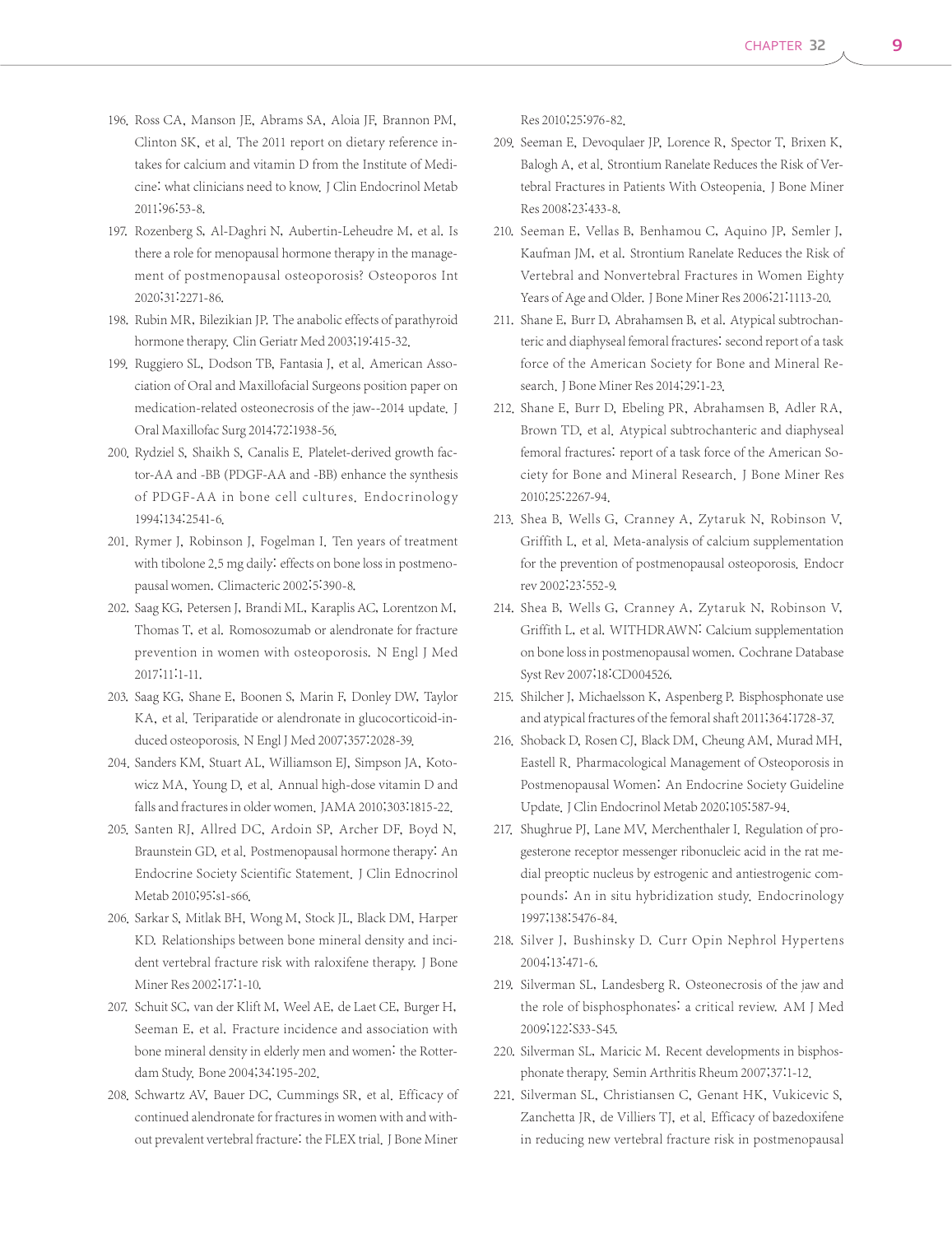women with osteoporosis: results from a 3-year, randomized, placebo- and active-controlled clinical trial. J Bone Miner Res 2008;23:1923-34.

- 222. Simon LS. Osteoporosis Rheum Dis Clin N Am 2007;33:149-76.
- 223. Simonet WS, Lacey DL, Dunstan CR, Kelley M, Chang MS, L<sup>"</sup>uLuthy R, et al. Osteoprotegerin: a novel secreted protein involved in the regulation of bone density. Cell 1997;89:309- 19.
- 224. Sims NA, Jenkins BJ, Quinn JM, Nakamura A, Glatt M, Gillespie MT, et al. Glycoprotein 130 regulates bone turnover and bone size by distinct downstream signaling pathways.J Clin Invest 2004;113:379-89.
- 225. Siris ES, Chen YT, Abbott TA, Barrett-Connor E, Miller PD, Wehren LE, et al. Bone mineral density thresholds for pharmacological intervention to prevent fractures. Arch Intern Med 2004;164:1108-12.
- 226. Siris ES, Harris ST, Eastell R, Zanchetta JR, Goemaere S, Diez-Perez A, et al. Skeletal effects of raloxifene after 8 years: results from the continuing outcomes relevant to Evista (CORE) study.J Bone Miner Res 2005;20:1514-24.
- 227. Sogaard CH, Mosekilde L, Richards A, Mosekilde L. Marked decrease in trabecular bone qualityafter five years of sodium fluoride therapy - assessed by biomechanical testing of iliac crest bone biopsies in osteoporotic patients. Bone 1994;15:393-9.
- 228. Soriano P, Montgomery C, Geske R, Bradley A. Targeted disruption of the c-src proto-oncogene leads to osteopetrosis in mice. Cell 1991;64:693-702.
- 229. Srivastava AK, Libanati C, Hohmann O, Kriegman A, Baylink DJ. Acute effects of calcitonin nasal spray on serum Ctelopeptide of type 1 collagen (CTx) levels in elderly osteopenic women with increased bone turnover. Calcif Tissue Int 2004;75:477-81.
- 230. Steddon SJ, Cunningham J. Calcimimetics and calcilyticsfooling the calcium receptor. Lancet 2005;365:2237-9.
- 231. Steven R. Cummings, Javier San Martin, Michael R. Mc-Clung, Ethel S. Siris, Richard Eastell, Ian R. Reid, et al. Denosumab for prevention of fractures in postmenopausal women with Osteoporosis. N Engl J Med 2009;361:756-65.
- 232. Stoch SA, Zajic S, Stone J, Miller DL, Van Dyck K, Gutierrez MJ, et al. Effect of the cathepsin K inhibitor odanacatib on bone resorption biomarkers in healthy postmenopausal women: two double-blind, randomized, placebo-controlled phase I studies. Clin Pharmacol Ther 2009;86:175-82.
- 233. Suda T, Takahashi N, Udagawa N, Jimi E, Gillespie MT, Martin TJ. Modulation of osteoclast differentiation and

function by the new members of the tumor necrosis factor receptor and ligand families. Endocr Rev 1999;20:345-57.

- 234. Swarthout JT, D Alonzo RC, Selvamurugan N, Partridge NC. Parathyroid hormone-dependent signaling pathways regulating genes in bone cells. Gene 2002;282:1-17.
- 235. Tang BM, Eslick GD, Nowson C, smith C, Bensoussan A, et al. Use of calcium or calcium in combination with vitamion D supplementation to prevent fracture and bone loss in people aged 50 years and older's meta-analysis. Lancet 2007;370:657-66.
- 236. Teitelbaum SL. Bone resorption by osteoclasts. Science 2000;289:1504-8.
- 237. Teti A, Rizzoli R, Zambonin Zallone A. Parathyroid hormone binding to cultured avian osteoclasts. Biochem Biophys Res Commun 1991;174:1217-22.
- 238. The writing Group for the PEPI Trial. Effects of hormone therapy on bone mineral density: results from the Postmenopausal Estrogen/Progestin Interventions (PEPI) Trial. JAMA 1996;276:1389-96.
- 239. Thi<sup>b</sup>aud D, Burckhardt P, Melchior J, Eckert P, Jacquet AF, Schnyd e er P, et al. Two years'effectiveness of intravenous pamidronate (APD) versus oral fluoride for osteoporosis occurring in the postmenopause. Osteoporos Int 1994;4:76-83.
- 240. Thomas DM, Udagawa N, Hards DK, Quinn JM, Moseley JM, Findlay DM, et al. Insulin receptor expression in primary and cultured osteoclast-like cells. Bone 1998;23:181-6.
- 241. Torgeson DJ, Bell-Syer SEl. Hormone replacement therapy and prevention of vertebral fracture: a meta-analysis of randomized trials. BMC Musculoskelet Disord 2001;2:7.
- 242. Tremollieres FA, Pouilles JM, Ribot C. Withdrawal of hormone therapy is associated with significant vertebral bone loss in postmenopausal women. Osteoporos Int 2001;12:385- 90.
- 243. Trevisani VFM, Riera R, Imato AM, Saconato H, Atallah AN. Teriparatide in postmenopausal women with osteoporosis: systematic review Sao Paulo Med J 2008;126:279-84.
- 244. Vaananen HK, Zhao H, Mulari M, Halleen JM. The cell biology of osteoclast function.J Cell Sci 2000;113:377-81.
- 245. Vahle JL, Sato M, Long GG, Young JK, Francis PC, Engelhardt JA, et al. Skeletal changes in rats given daily subcutaneous injections of recombinant human parathyroid hormone (1-34) for 2 years and relevane to human safety. Toxicol Pathol 2002;30:312-21.
- 246. Vestergaard P, Jorgensen NR, Schwarz P, Mosekilde L. Effects of treatment with fluoride on bone mineral density and fracture risk--a meta-analysis. Osteoporos Int 2008;19:257- 68.